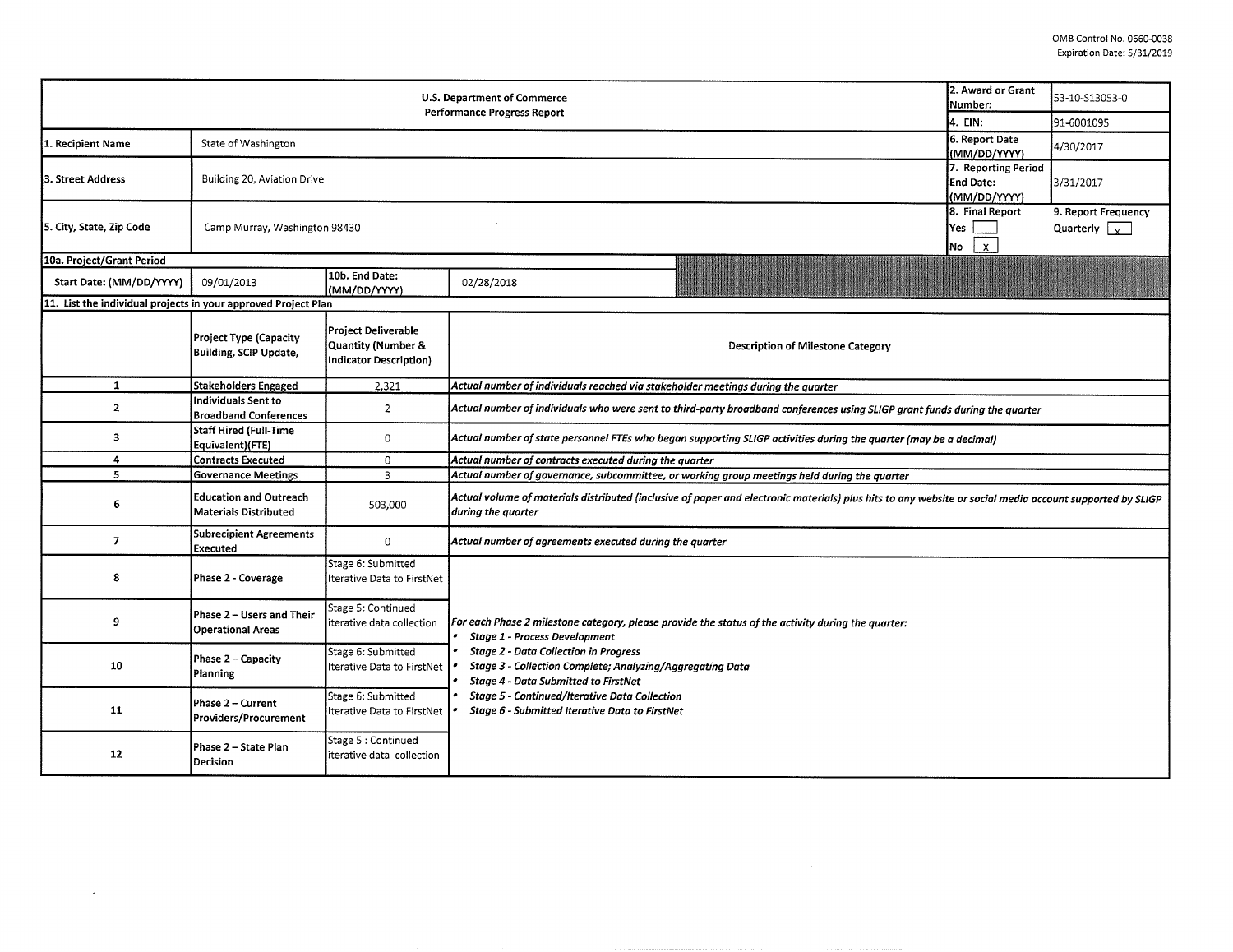## 11a. Describe your progress meeting each major activity/milestone approved in the Baseline Report for this project; any challenges or obstacles encountered and mitigation strategies you have employed; planned major activit **the next auarter; and anv additional oroiect milestones or information.**

## Accomplishments:

- Participated in the Affiliated Tribes of Northwest Indians 2017 Winter Conference in February. Presented during the Energy and Telecom Committee meeting. The focus of both presentations was to prepare tribes for the stat process.

Provided a status update at the February meeting of the State Interoperability Executive Committee (SIEC). The status included current and future outreach and update of the FirstNet timeline in light of the protest to Firs Convened a meeting of the Operational Committee, a group of operational commanders statewide. The purpose of the meeting was to develop strategies for engaging statewide operation commanders in the state plan review. Drafted bill language, which resulted in Senate Bill 5573, which increases membership of the State Interoperability Executive Committee (SIEC). The bill also recognizes the evolution of wireless broadband and aligns the me broadband initiative. The bill passed both the house and senate and was signed by the Governor on April 20, 2017.

- Preproduction on Volunteer Responder video - Began discovery for a co-production with the Washington Department of Health (which oversees EMS volunteer certification & training) on the status of volunteer emergency medic Washington as it related to their ability to access necessary communications.

- Sponsored and staffed a booth at the West Region EMS Conference in Ocean Shores. This is a training conference attended by nearly 500 career and volunteer EMS personnel. The focus of the booth was to educate responders a and to engage them in the state plan review process.

- Updated Tribal Telecom members on the status of FirstNet at their monthly meetings. This group will be critical to ensuring tribal participation in the state plan review and in communicating with tribal leaders for the G Outreach meeting with Grant County Sheriff about their countywide interoperable dashboard, which will access wireless broadband.

- Presented at 3 sessions and moderated 3 sessions at the 2017 International Wireless Communications Expo (IWCE) Conference. The sessions were part of the FirstNet Track and included presentations of the state of the State FirstNet and The Path to the Governor's Opting in/out decision.

- Premier of "Shots Fired" documentary: The release of the 24-minute documentary, "Shots Fired", was preceded by the creation of a webpage to host the film, included resource materials, and provided the opportunity to sche screenings and town halls. Seattle area news stations broadcast interviews and film clips, as well as, provided links to the film on their websites. Articles about the film and FirstNet were published in numerous Washingto print and online. APCO and the Washington Criminal Justice Training Center will use the film for training. The state board of community and technical colleges are also considering creating a training program around the fil people reached is 503,000.

- Participated in the NW Rural Health Conference in February in Seattle. Presented with FirstNet's Kevin McGinnis at this event. The focus of the presentation was responder communications. - Operational Communications Strategic Planning - began work with the Washington Military Department and Emergency Management Division to incorporate FirstNet into the strategic communications planning for the State. The w ensure interoperability during planned exercises, major events, and disasters.

## Updates On Previous Q14 Planned Activities:

- Working with Oregon and Idaho to create an "expectations of FirstNet's state plan" representing regional thinking about what should be included in the State Plan: On hold due to staffing changes in the Idaho SLIGP program Conduct five governance meetings: Staff intended to update stakeholders on a possible award delay. With award of the contract there was no additional need pending receipt of the state plan (anticipated in June 2017) Begin marketing for debut of Shots Fired Video on PBS/KCTS on February 22: "Shots Fired" was premiered in February and has won national acclaim. It is being adopted by several organizations including APCO for training. Start production on applicability of FirstNet in a Wildfire response scenario video documentary: This video has been tabled and work on an Communication Interoperability for Volunteer Fire/EMS is in pre-production. Conduct FirstNet Applications workshop tentatively planned for December 2016: This workshop attracted approximately 100 attendees. Washington OneNet presented on interoperability in the Applications environment Offer FirstNet Devices workshop planned for early 2017: This event is planned for May 23 at Clover Park Technical College in Tacoma/Lakewood.

Co-host the ESF-2 Cascadia Rising Communication review and tabletop: This event was co-hosted by Washington OneNet and has now evolved into the ongoing statewide Washington Emergency Communication Coordination Working Group.

## Planned Major Activities for Next Quarter (Q16):

Work with Oregon and Idaho to create an "expectations of FirstNet's state plan" representing regional thinking about what should be included in the Draft State Plan from FirstNet.

Execute two new contracts for subject matter experts to assist with review of the State Plan and outreach to stakeholder group.

Create a state plan website and marketing campaign to engage stakeholders in the state plan review process.

Focus for Q16 will be on the development and testing of our state plan review process and identifying elements critical to the Governor's decision-making.

Continue production of volunteer film to highlight responder communications today and the opportunity for improvement using wireless broadband.

Washington Emergency Communications Coordination Working Group (WECCWG) Event in Spokane Valley, WA. This conference will provide WON an opportunity to engage private/industry/commercial and public sector public safety

communications representatives, the WON stakeholder community, and responders in the features, applicability, design and integration of the FirstNet network, as well as to identify barriers to its adoption.

Tribal Interoperability Conference in St. Cloud, MN. The purpose of this conference is to engage with tribal members and other state points of contacts, as well as, consulting with staff from other states.

Washington Public Safety Communications Conference (APCO/NENA) in Kennewick, WA. We will be attending this conference as a vendor.

-Washington State Fire Fighters' Association 2017 Annual Fire School and Conference (WSFAA) in Wenatchee. WA, We will be attending this conference as vendors for outreach and education to the Washington State Fire Fighters -Public Safety Broadband Stakeholder Meeting (PSCR) in San Antonio, TX. The annual Stakeholder Meeting enables PSCR to receive direct input, guidance, and feedback from the diverse stakeholder community. This meeting bring representatives from public safety, Federal agencies, industry, and academia for us to engage and educate with.

-Washington State Fire Chiefs Expo in Spokane, WA.

-Affiliated Tribes of Northwest Indians (ATNI) Spring Conference in Portland, OR. The purpose of this trip is to engage with tribal members.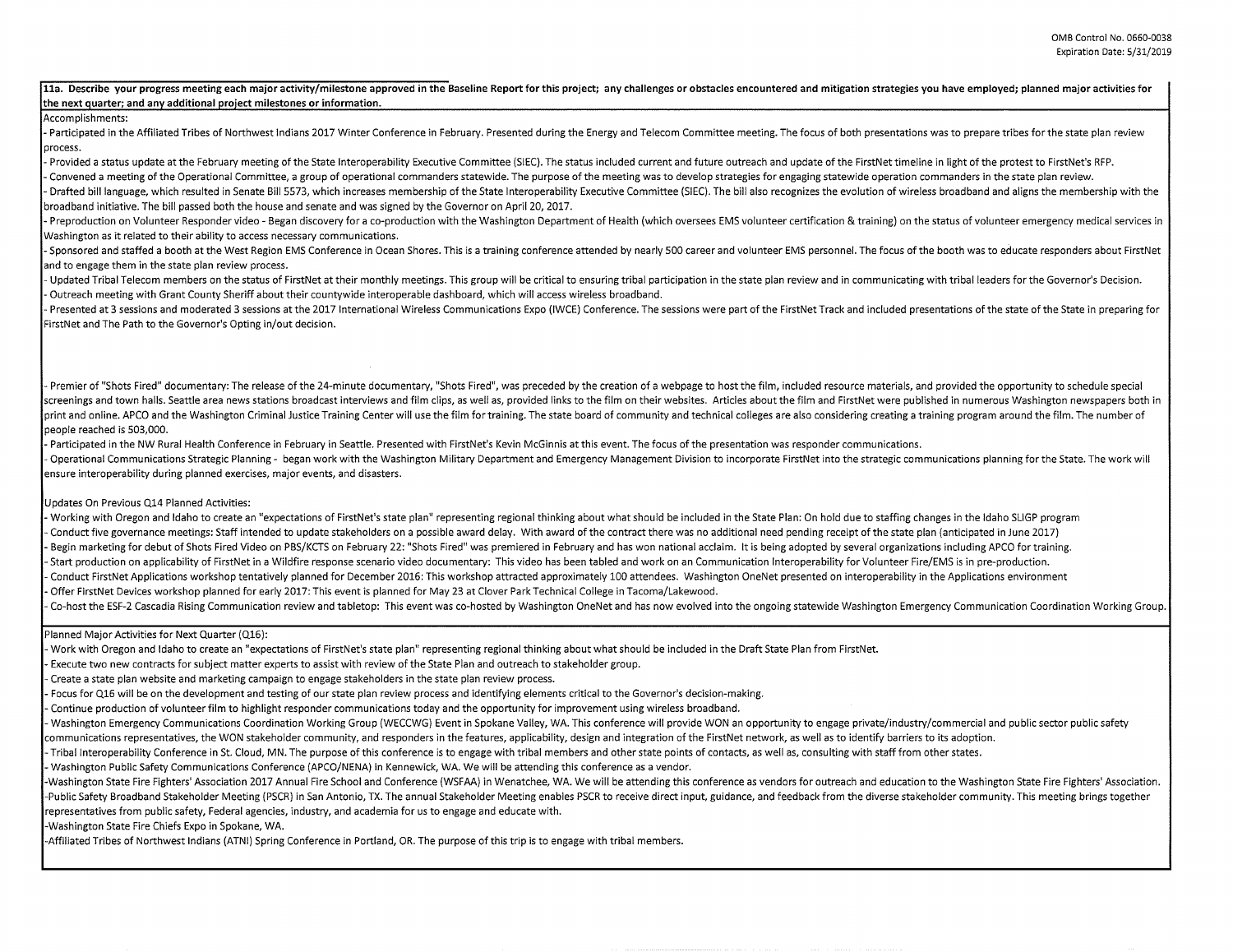11b. If the project team anticipates requesting any changes to the approved Baseline Report in the next quarter, describe those below. Note that any substantive changes to the Baseline Report must be approved by the Depart **Commerce before implementation.** 

No changes are anticipated.

**llc. Provide any other information that would be useful to NTIA as it assesses this project's progress.** 

With our professional staff limited to 1.5 FTE and loss of several subcontractors due to contract ceiling and difficulty with procuring new contracts under state procurement rules, this inhibits our ability to engage stake review. We are working with agency legal services to address procurement rules and identify a contract vehicle for new contracts.

**lld. Describe any success stories or best practices you have identified. Please be as specific as possible.** 

OneNet videos continue to define the applications and uses for a national public safety broadband network.

Social media followers continue to grow. Use of other media formats allows staff to interact with stakeholders more frequently and reduces travel costs.

Regional Outreach/Coordination: The development of our regional outreach planning approach allows Washington, Oregon, and Idaho the opportunity to stretch grant dollars and to maximize the individual talents of each state thereby ensuring that stakeholder education continues and that each state's remaining grant money is maximized.

**12. Personnel** 

**12a. If the project is not fully staffed, describe how any lack of staffing may impact the project's time line and when the project will be fully staffed.** 

The office is fully staffed. No changes are anticipated prior to February 2018.

| 12b. Staffing Table - Please include all staff that have contributed time to the project. Please do not remove individuals from this table. |                                                 |                                                                |                                                                                                                                                                    |                      |                      |                   |                 |                                         |                                          |  |
|---------------------------------------------------------------------------------------------------------------------------------------------|-------------------------------------------------|----------------------------------------------------------------|--------------------------------------------------------------------------------------------------------------------------------------------------------------------|----------------------|----------------------|-------------------|-----------------|-----------------------------------------|------------------------------------------|--|
| Job Title                                                                                                                                   | FTE%                                            |                                                                | Project (s) Assigned                                                                                                                                               |                      |                      |                   |                 |                                         |                                          |  |
| Senior Program Manager                                                                                                                      | 100                                             |                                                                | Provides oversight and management of all SLIGP project activities. Keynotes at events.                                                                             |                      |                      |                   |                 |                                         |                                          |  |
| Program Manager                                                                                                                             | 50                                              |                                                                | Convenes meeting of advisor work groups and technical workgroups. Speaks at stakeholder meetings. Writes reports.                                                  |                      |                      |                   |                 |                                         |                                          |  |
| Program Manager/Outreach                                                                                                                    |                                                 |                                                                | Develops Outreach Strategy, designs outreach materials, manages subcontracts with local & non-profit organizations to conduct phase 1 & 2 activities,<br>No Change |                      |                      |                   |                 |                                         |                                          |  |
| Consultant                                                                                                                                  | 0                                               | speaks at stakeholder associations, meetings, and conferences. |                                                                                                                                                                    |                      |                      |                   |                 |                                         |                                          |  |
| Program Administrator                                                                                                                       | 50                                              |                                                                | Coordinates staff travel and meeting logistics, processes agency/grant required documentation.<br>No Change                                                        |                      |                      |                   |                 |                                         |                                          |  |
| <b>SWIC</b>                                                                                                                                 | $\Omega$                                        |                                                                | Coordinates updates to the SCIP and outreach to existing LMR network managers.<br>No Change                                                                        |                      |                      |                   |                 |                                         |                                          |  |
| Grants Program Specialist                                                                                                                   | 25                                              |                                                                | No Change<br>Project accounting and reporting                                                                                                                      |                      |                      |                   |                 |                                         |                                          |  |
| Consulting Engineer                                                                                                                         |                                                 |                                                                | Position will not be filled in Phase 2<br>No Change                                                                                                                |                      |                      |                   |                 |                                         |                                          |  |
| 13. Subcontracts (Vendors and/or Subrecipients)                                                                                             |                                                 |                                                                |                                                                                                                                                                    |                      |                      |                   |                 |                                         |                                          |  |
| 13a. Subcontracts Table - Include all subcontractors. The totals from this table must equal the "Subcontracts Total" in Question 14f.       |                                                 |                                                                |                                                                                                                                                                    |                      |                      |                   |                 |                                         |                                          |  |
| Name                                                                                                                                        | <b>Subcontract Purpose</b>                      |                                                                | Type<br>(Vendor/Subrec.)                                                                                                                                           | RFP/RFQ Issued (Y/N) | Contract<br>Executed | <b>Start Date</b> | <b>End Date</b> | <b>Total Federal Funds</b><br>Allocated | <b>Total Matching Funds</b><br>Allocated |  |
| wsu-DGSS                                                                                                                                    | Outreach and Education, Phase 2 Data Collection |                                                                | Vendor                                                                                                                                                             | N                    | v                    | 12/20/2014        | 12/31/2017      | \$508,000.00                            |                                          |  |
| PNWER                                                                                                                                       | Outreach and Education                          |                                                                | Vendor                                                                                                                                                             | N                    | v                    | 12/20/2014        | 12/29/2017      | \$175,000.00                            |                                          |  |
| <b>ESRI</b>                                                                                                                                 | Phase II Data collection, Coverage Mapping Tool |                                                                | Vendor (changed<br>from Subrecipient)                                                                                                                              |                      |                      | 3/1/2015          | 3/30/2016       | \$42,468.00                             |                                          |  |
| SAAG - Ken Boley                                                                                                                            | Legal Support                                   |                                                                | Vendor                                                                                                                                                             | N                    | $\checkmark$         | 7/14/2014         | 6/30/1931       | \$67,200.00                             | \$67,200.00                              |  |
| Andrea Alexander                                                                                                                            | Outreach and Education - Tribes                 |                                                                | Vendor                                                                                                                                                             |                      |                      | 1/1/2016          | 12/31/2017      | \$45,000.00                             |                                          |  |
| Jim Pryor                                                                                                                                   | Outreach and Education                          |                                                                | Vendor                                                                                                                                                             |                      | $\mathbf v$          | 1/1/2016          | 12/31/2017      | \$45,000.00                             |                                          |  |
| John DeFeo                                                                                                                                  | Outreach and Education                          |                                                                | Vendor                                                                                                                                                             |                      |                      | 1/1/2016          | 12/31/2017      | \$45,000.00                             |                                          |  |